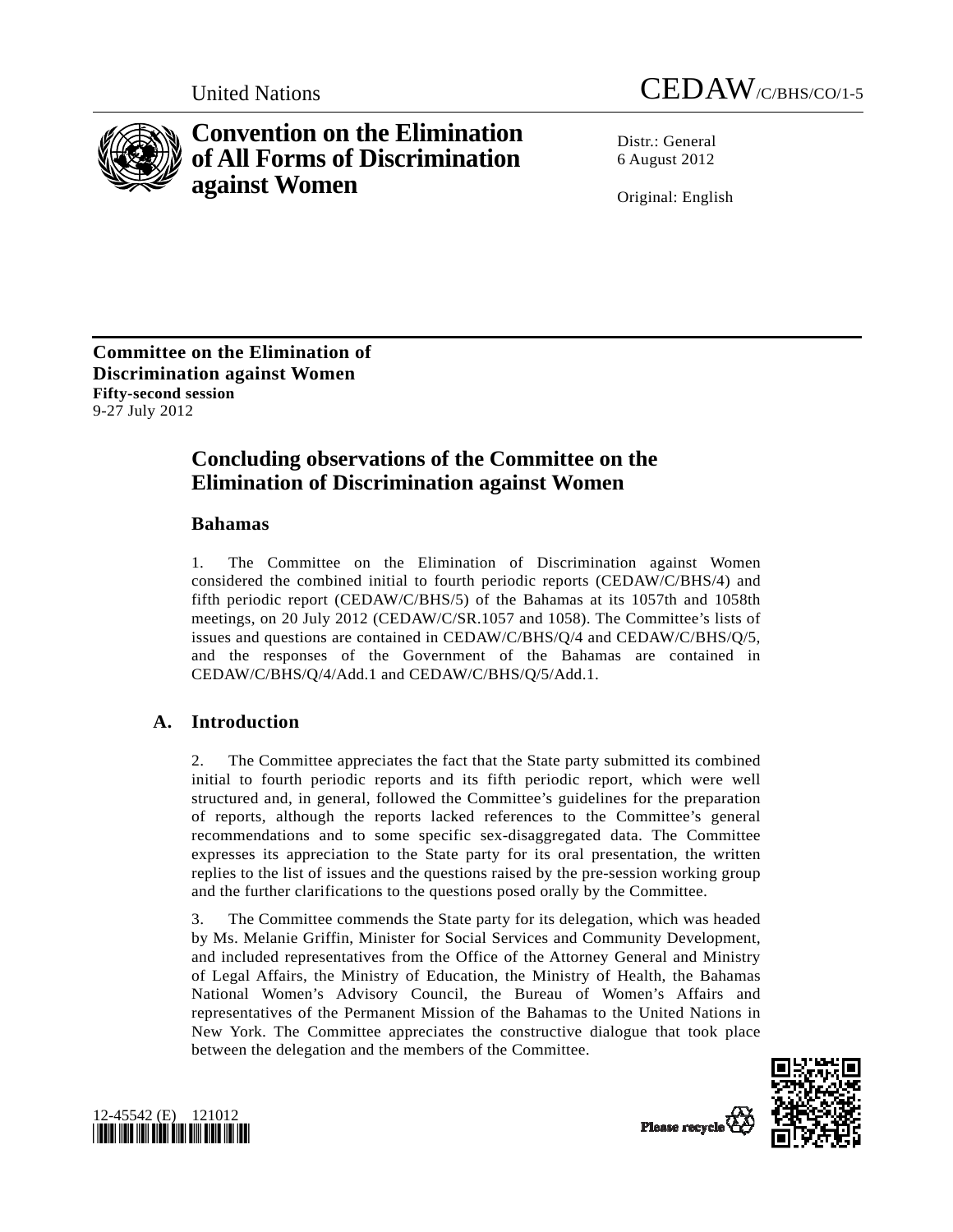### **B. Positive aspects**

4. The Committee appreciates the efforts made by the State party for the empowerment of women and the fight against sex-based discrimination.

5. The Committee welcomes the adoption of:

 (a) The Education Act of 1962 and its amendment of 1996, which provide for universal and equal access to education;

- (b) The Sexual Offences and Domestic Violence Act 1991;
- (c) The Employment Act 2001;

 (d) The Inheritance Act 2002, which permits men and women to inherit equally;

- (e) The Domestic Violence (Protection Orders) Act 2007;
- (f) The Trafficking in Persons (Prevention and Suppression) Act, 2008.

6. The Committee notes with appreciation the existence of the Bureau of Women's Affairs and the launching of various initiatives to combat violence against women, including the launching by the Ministry of Labour and Social Development in 2012 of the campaign entitled "Domestic violence is everyone's business".

7. The Committee also notes with satisfaction that the State party has ratified:

- (a) The International Covenant on Economic, Social and Cultural Rights;
- (b) The International Covenant on Civil and Political Rights;

 (c) The International Convention on the Elimination of All Forms of Racial Discrimination;

(d) The Convention on the Rights of the Child.

8. The Committee also welcomes the withdrawal on 18 February 2011 of the reservation to article 16 (h) of the Convention on the Elimination of All Forms of Discrimination against Women.

### **C. Principal areas of concern and recommendations**

9. **The Committee recalls the obligation of the State party to systematically and continuously implement, without delay, all the provisions of the Convention and views the concerns and recommendations identified in the present concluding observations as requiring the priority attention of the State party. Consequently, the Committee urges the State party to focus on those areas in its implementation activities and to report on actions taken and results achieved in its next periodic report. The Committee calls upon the State party to submit the present concluding observations to all relevant ministries, the Parliament and the judiciary so as to ensure their full implementation, and recommends that the State party disseminate the Convention, in particular among civil society.**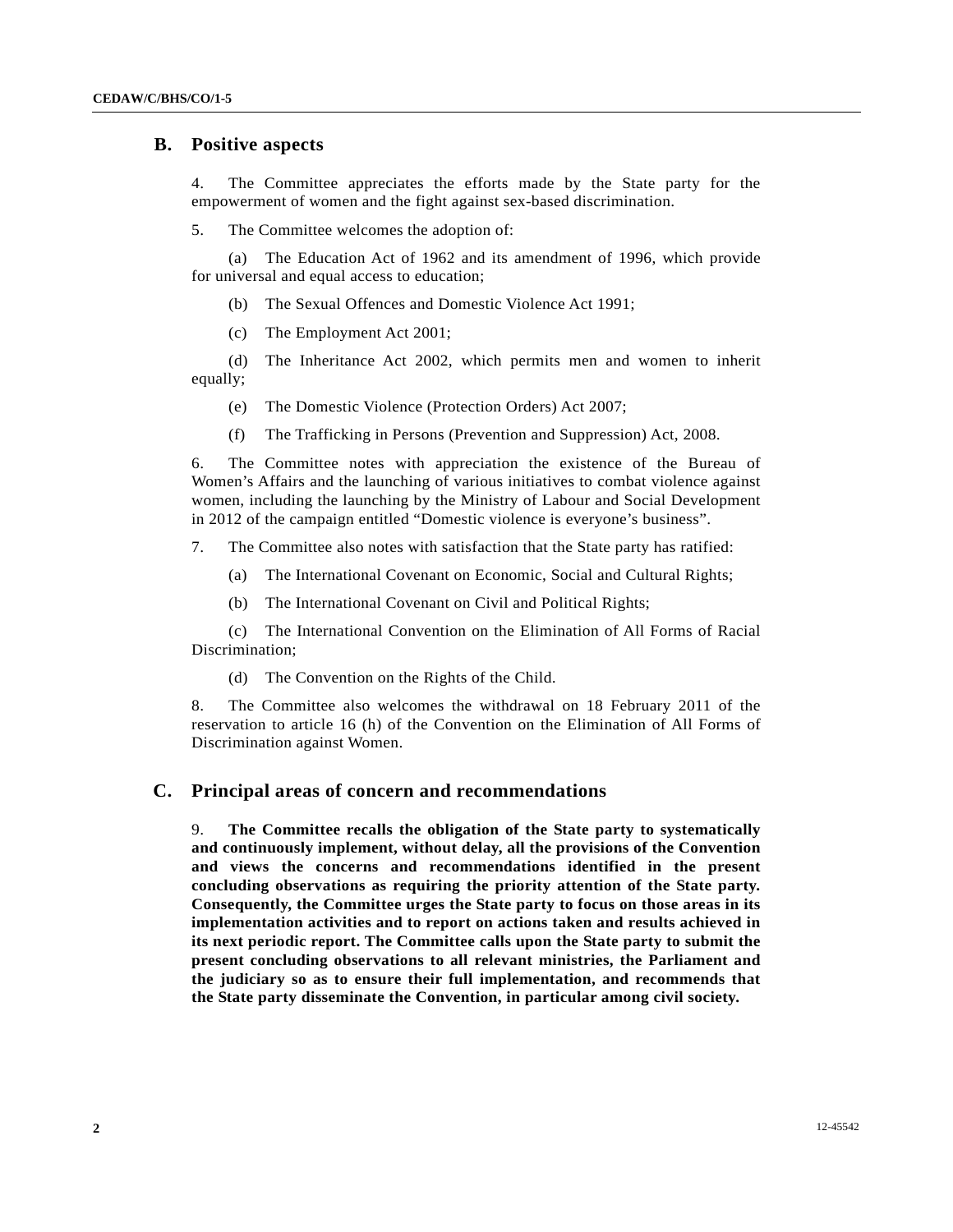#### **Parliament**

10. **While reaffirming that the Government has the primary responsibility and is particularly accountable for the full implementation of the obligations of the State party under the Convention, the Committee stresses that the Convention is binding on all branches of the State apparatus and invites the State party to encourage the Parliament, in line with its procedures, where appropriate, to take the necessary steps with regard to the implementation of the present concluding observations between now and the State party's next reporting process under the Convention.**

#### **Visibility of the Convention and access to justice**

11. While noting the existence of legal sanctions for acts of discrimination against women, the Committee is concerned about the limited number of cases brought before the court for redress in instances of discrimination against women. The Committee also remains concerned that women, in particular those in the Family Islands, are not aware of their rights under the Convention and thus lack the capacity to claim those rights.

#### 12. **The Committee recommends that the State party:**

 (a) **Take all appropriate measures to ensure that the Convention and the Committee's general recommendations are sufficiently known and applied by all branches of Government and the judiciary as a framework for all laws, court decisions and policies on gender equality and the advancement of women and that they are made an integral part of the training for judges, lawyers, prosecutors, police and other law enforcement officers;** 

 (b) **Enhance women's awareness of their rights and the means to enforce them, and ensure that information on the Convention is provided to all women and men, in particular in the Family Islands, through the use of all appropriate means, including the media.**

#### **Constitutional and legislative protection of women from discrimination**

13. While noting that the Constitution (chap. 3, article 15) protects the rights of all citizens, regardless of race, place of origin, political opinions, colour, creed or sex, the Committee remains concerned that the State party's Constitution and national legislation do not contain an explicit definition of discrimination in accordance with article 1 of the Convention, or provisions on the equal rights of women in line with article 2 (a) of the Convention. The Committee is also concerned that article 26 (1) of the Constitution does not protect against discrimination with respect to adoption, marriage, divorce, burial, devolution of property on death or other matters of personal law. The Committee is further concerned that the State party has not withdrawn its reservation to article 2 (a) of the Convention on the ground that the referendum held in 2002, on the incorporation of a definition of discrimination against women into the Constitution and domestic legislation, was unsuccessful.

#### 14. **The Committee recommends that the State party:**

 (a) **In partnership with the Bahamas Constitutional Review Commission, take steps to repeal article 26 (1) of the Constitution and ensure that an explicit definition of discrimination, in line with article 1 of the**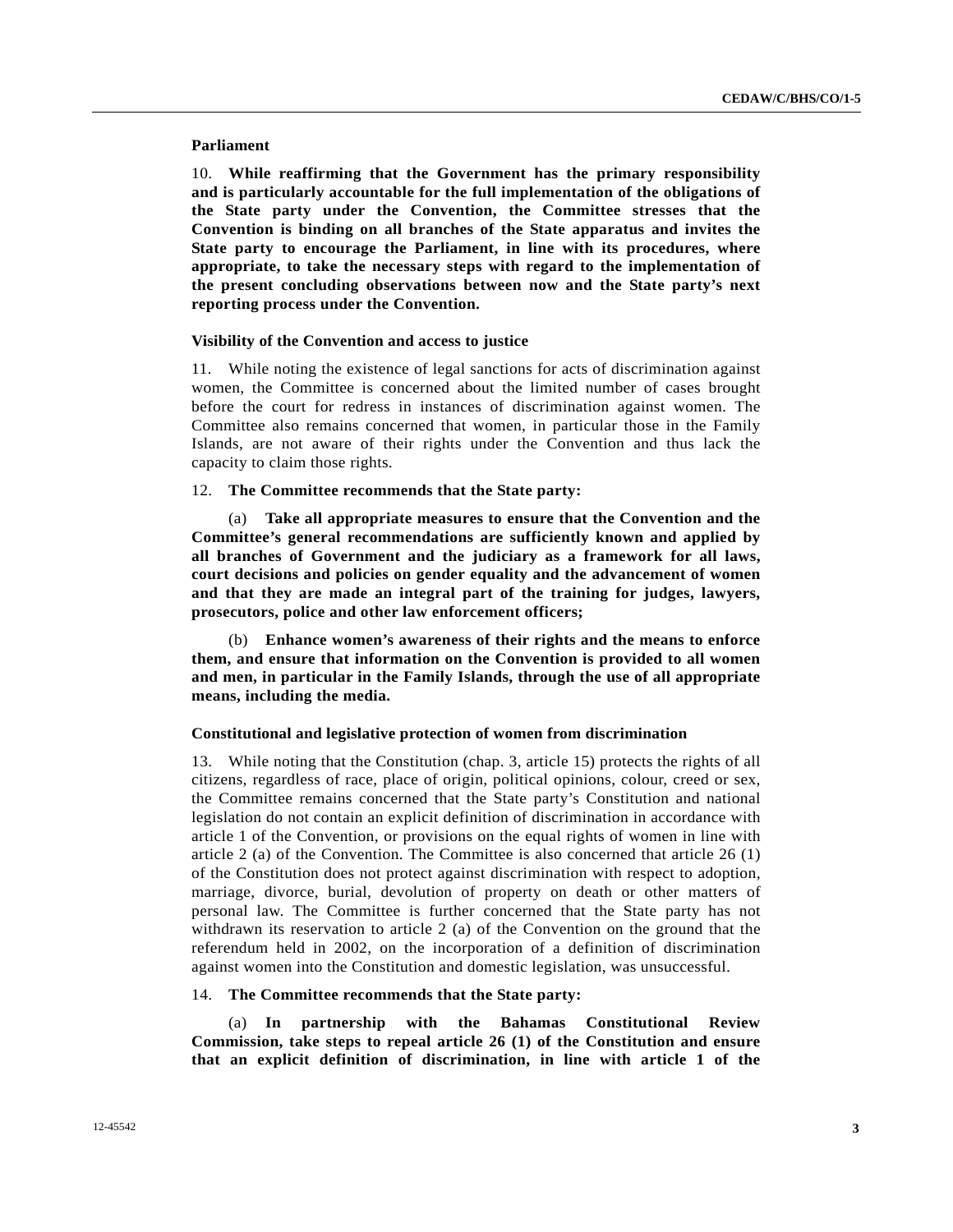**Convention as well as provisions on the equal rights of women in line with article 2 (a) of the Convention, be included in the Constitution or in other appropriate legislation;** 

 (b) **Take all the necessary measures to withdraw its reservation to article 2 (a) of the Convention related to the integration of the principle of equality of women and men into the Constitution or other appropriate legislation.**

#### **Legislative framework**

15. While welcoming the enactment of legislation that includes certain provisions of the Convention, the Committee remains concerned that the State party has not undertaken a comprehensive revision of domestic law or enacted new legislation to domesticate the entire Convention as part of national law. It notes that, short of such full domestication, the relevance of the Convention and its direct application have not yet been established in the State party.

#### 16. **The Committee urges the State party to:**

 (a) **Carry out, within a clear time frame and without delay, a comprehensive revision of domestic law and the enactment of new legislation in order to bring domestic provisions into line with the Convention;** 

 (b) **Ensure that all discriminatory provisions are reviewed and repealed in order to achieve de jure equality and to enable de facto equality for women in compliance with the State party's obligations under the Convention.**

#### **National machinery for the advancement of women**

17. The Committee welcomes the existence of the Bureau of Women's Affairs and the plan to expand the Bureau into a department, the State party's plan to strengthen its authority, and the increase in the Bureau's budget since 2004. While the Committee is aware that the Bureau of Women's Affairs is part of the Ministry of Social Services and Community Development and has at its disposal social workers throughout the archipelago, it is concerned about: (a) the limited financial and human resources allocated directly to the Bureau, which consists of 4 staff members and received less than 1 per cent of the national budget; (b) the need to enhance its technical capacity; (c) the delay in finalizing and adopting the national gender policy; and (d) the lack of sex-disaggregated data necessary to assess the impact and effectiveness of policies and programmes aimed at mainstreaming gender equality and enhancing women's enjoyment of their human rights.

18. **In accordance with the Committee's general recommendation No. 6 (1988) and the guidance provided in the Beijing Platform for Action on the necessary conditions for the effective functioning of national mechanisms, the Committee recommends that the State party:**

 (a) **Strengthen, within a clear time frame, the financial and human resources allocated to the Bureau of Women's Affairs at the national and local levels; provide the Bureau with technical capacity-building activities; and strengthen its authority to formulate, provide advice on, coordinate and monitor the implementation of legislation and policy measures in the field of gender equality;**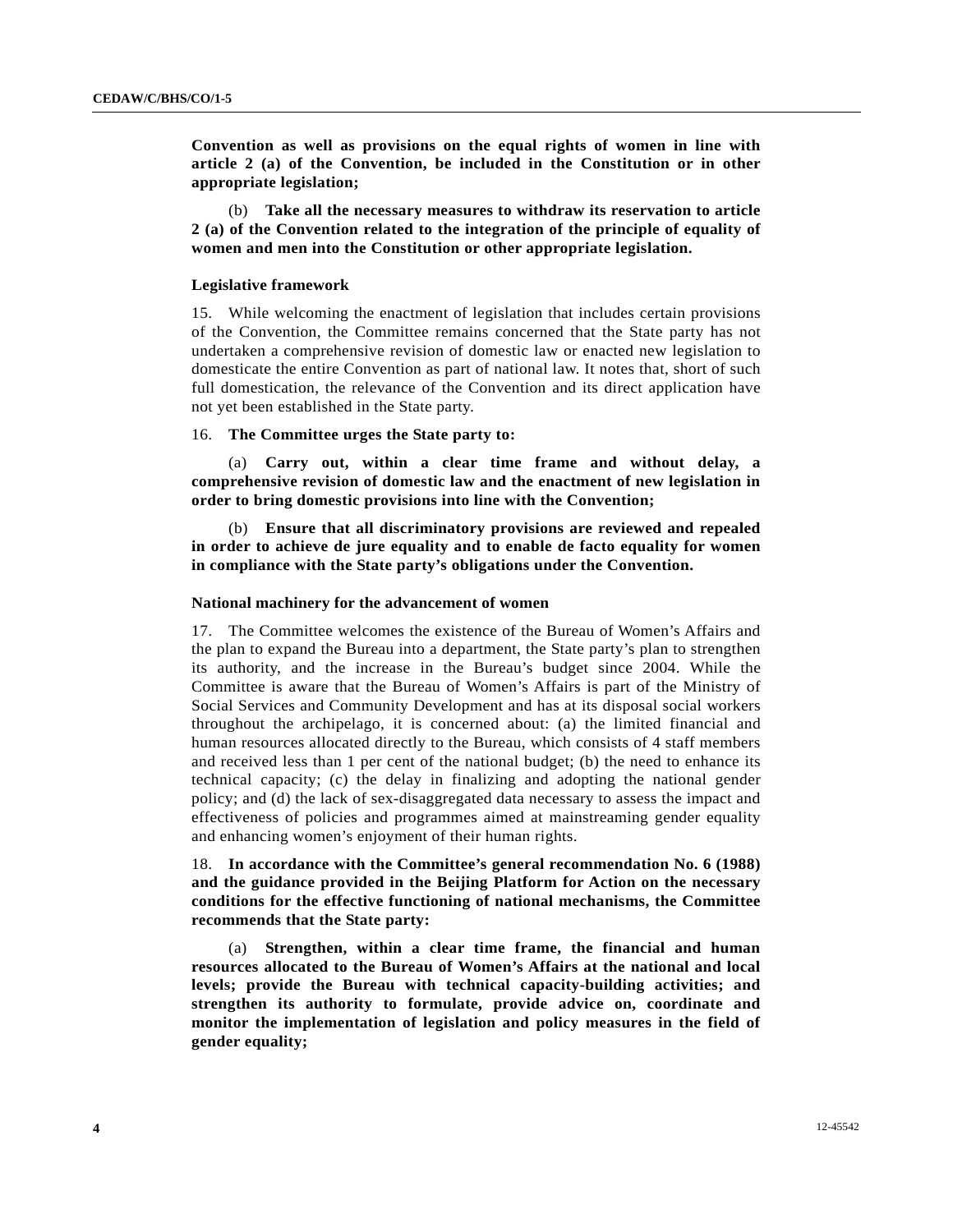(b) **Finalize and accelerate the adoption of the national gender policy and incorporate a results-oriented approach, including specific indicators and targets;**

 (c) **Develop a comprehensive gender indicator system to improve the collection of sex-disaggregated data necessary to assess the impact and effectiveness of policies and programmes aimed at mainstreaming gender equality and enhancing women's enjoyment of their human rights.**

#### **Temporary special measures**

19. The Committee is concerned that the State party's understanding of the purpose of and need for temporary special measures is not in accordance with article 4 (1), of the Convention and the Committee's general recommendation No. 25. It is also concerned that no temporary special measures were or are planned to be applied as a necessary strategy to accelerate the achievement of substantive equality between women and men in areas where women, in particular women in situations of poverty, migrant women and women with disabilities, are underrepresented or disadvantaged.

20. **The Committee encourages the State party to use temporary special measures, in accordance with article 4 (1), of the Convention, as interpreted in the Committee's general recommendation No. 25, in all areas covered by the Convention where women are underrepresented or disadvantaged, including women in situations of poverty, migrant women and women with disabilities. To that end, it recommends that the State party:**

 (a) **Set time-bound targets and allocate sufficient resources for the implementation of temporary special measures in various forms, such as outreach and support programmes, quotas and other proactive and results-oriented measures aimed at achieving substantive equality of women and men in all areas, and encourage the use of such measures both in the public and private sectors;**

 (b) **Raise awareness among members of Parliament, government officials, employers and the general public about the necessity of temporary special measures and provide comprehensive information on the use of such measures and their impact in the next periodic report of the State party.**

#### **Stereotypes and harmful practices**

21. The Committee notes with appreciation the existence of the National Parenting Programme, which challenges parents to move away from the traditional roles of women and men, and the current review of the Health and Family Life Curriculum of the Ministry of Education to address gender stereotypes. However, the Committee expresses its deep concern at the persistence of adverse cultural norms, practices and traditions, as well as patriarchal attitudes and deep-rooted stereotypes regarding the roles, responsibilities and identities of women and men in the family (according to which men are considered breadwinners and women family caregivers), in the workplace, in politics and in society. The Committee notes that stereotypes contribute to sex-based inequalities in all areas of life and the persistence of violence against women.

22. **The Committee recommends that the State party put in place, without delay, a comprehensive strategy with a results-oriented approach to eliminate**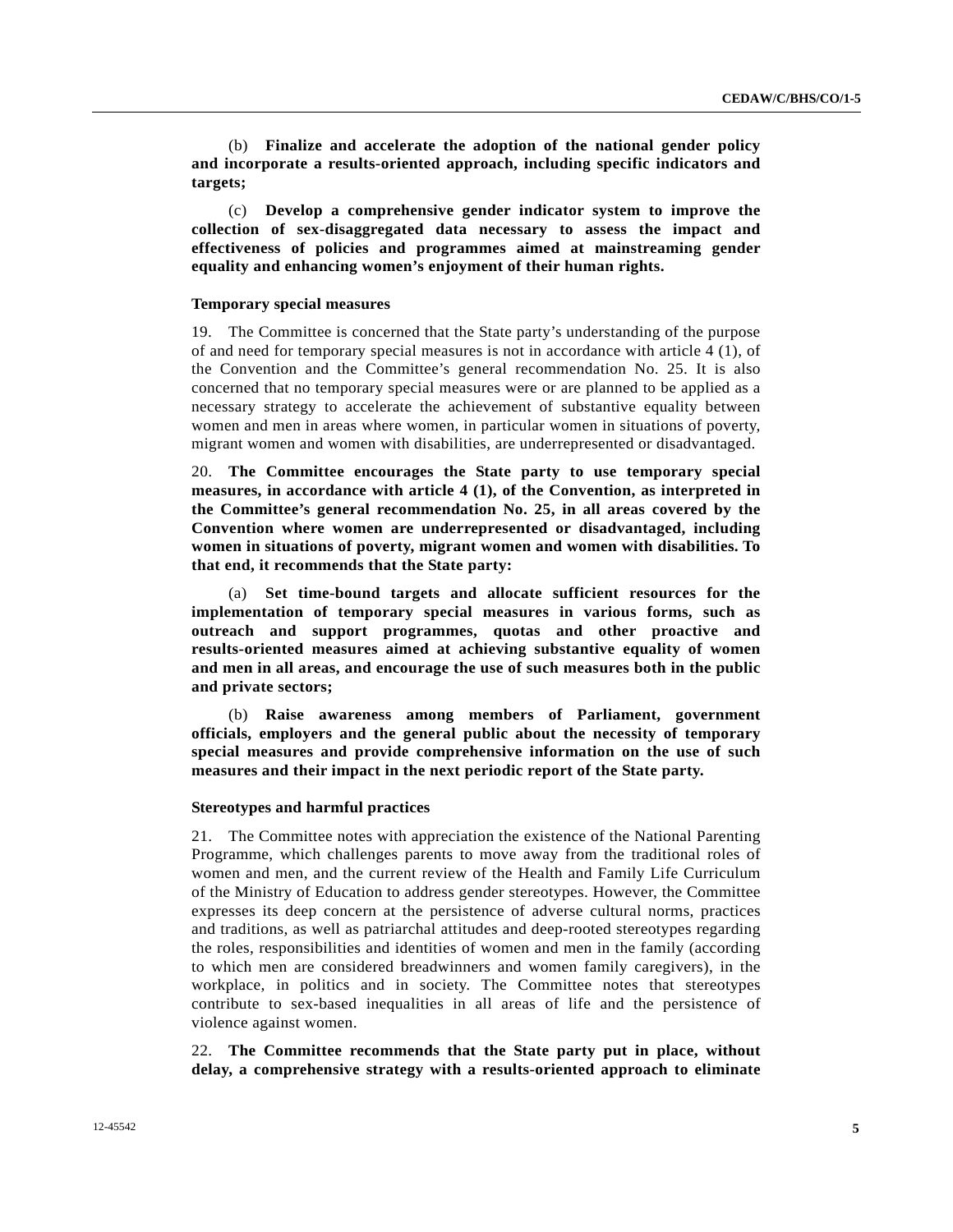**stereotypes that discriminate against women in the family, in the workplace, in politics and in society, in conformity with articles 2 (f) and 5 (a) of the Convention. Such measures should include concerted efforts, carried out within a clear time frame and in collaboration with civil society, to educate and raise awareness about this subject, targeting women and men at all levels of society, and should involve the school system and the media.**

#### **Violence against women**

23. The Committee welcomes the campaign undertaken against rape, the launching of various initiatives to combat violence against women and the enactment of the Sexual Offences and Domestic Violence Act 1991 and the Domestic Violence (Protection Orders) Act 2007. However, the Committee is concerned about:

 (a) The high prevalence of violence, including rape, in the State party and the persistence of domestic violence;

(b) The lack of a comprehensive law addressing violence against women;

 (c) The postponement of the adoption of an amendment to the Sexual Offences and Domestic Violence Act 1991, criminalizing marital rape;

 (d) The lack of a comprehensive plan that addresses all forms of violence against women and girls;

 (e) The slowness of the justice system and its negative impact on women victims of violence;

 (f) The limited number of State-run shelters for victims of domestic violence, particularly in the Family Islands, and the lack of access to shelters for women with sons over the age of 10 years;

 (g) The absence of data on reported cases of gender-based violence and on prosecution and conviction rates with respect to violence against women, and the delay in establishing a protocol for the systematic and regular gathering and analysis of data and information on all forms of violence against women.

24. **The Committee urges the State party to:**

 (a) **Consider adopting a comprehensive law addressing violence against women;**

 (b) **Promptly raise awareness among the population on the criminal nature of marital rape and amend the Sexual Offences and Domestic Violence Act 1991 to criminalize marital rape;**

 (c) **Adopt a comprehensive plan that addresses all forms of violence against women and girls and a strategy for its implementation;**

 (d) **Take necessary measures to ensure speedy access to justice for women victims of all forms of gender-based violence;**

 (e) **Provide adequate assistance and protection to women victims of violence, in particular psychosocial rehabilitation and an adequate number of shelter facilities, including in the Family Islands, specializing in the protection of victims of domestic violence and accepting women with their children;**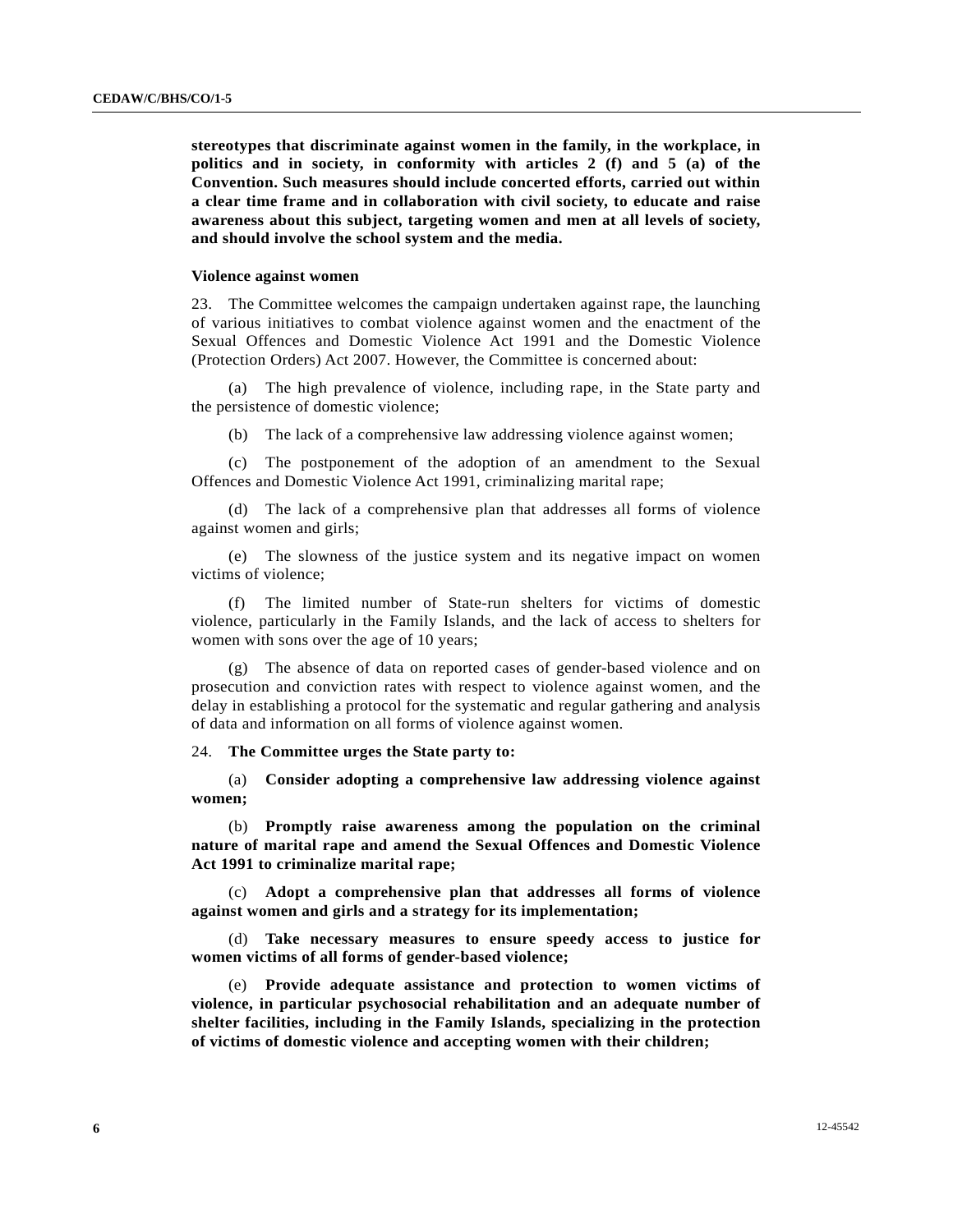(f) **Collect comprehensive statistical data on violence against women, disaggregated by sex, age and relationship between the victim and perpetrators, including data on the number of complaints, prosecutions and convictions, and on the sentences imposed on perpetrators of sexual and gender-based violence and include such data in the next report of the State party.**

#### **Trafficking and exploitation of prostitution**

25. While noting the enactment of the Trafficking in Persons (Prevention and Suppression) Act 2008, the Committee remains concerned about:

 (a) The absence of effective implementation of the Act and the absence of cases brought before the court since the Act came into force;

 (b) The absence of policies and programmes addressing prevention, protection, assistance and legal support for victims of trafficking, including those who are exploited in forced prostitution;

 (c) The number of children involved in prostitution and child pornography and the lack of awareness-raising activities among the actors directly related to the tourist industry about children, and presumably girls, engaged in certain activities related to tourism who are at risk of becoming involved in commercial sexual exploitation;

 (d) The criminalization of prostitution (imprisonment for five years) through the Sexual Offences and Domestic Violence Act 1991 (para. 8 (a)).

#### 26. **The Committee recommends that the State party:**

 (a) **Ensure the effective enforcement of the Trafficking in Persons (Prevention and Suppression) Act 2008; strengthen the Government's Inter-Ministry Committee on Trafficking in Persons and the Trafficking in Persons Task Force to this effect; and, further to the 2008 Act, finalize without delay, the draft national plan of action with a results-oriented approach, including specific indicators and targets;**

 (b) **Strengthen mechanisms for the investigation, prosecution and punishment of trafficking offenders;**

 (c) **Develop policies and programmes addressing prevention, protection, assistance and legal support for victims of trafficking, including those who are exploited in forced prostitution, and establish special shelters for women victims of trafficking;**

 (d) **Take the necessary measures to eliminate child pornography and raise awareness among the actors directly related to the tourism industry about children, and presumably girls, engaged in certain activities related to tourism who are at risk of becoming involved in commercial sexual exploitation;**

 (e) **Review its prostitution policy and relevant legislation, in particular the Sexual Offences and Domestic Violence Act 1991, with a view to decriminalizing women's involvement in prostitution, ensuring that women involved in the sex trade are not punished and discouraging male demand for prostitution;**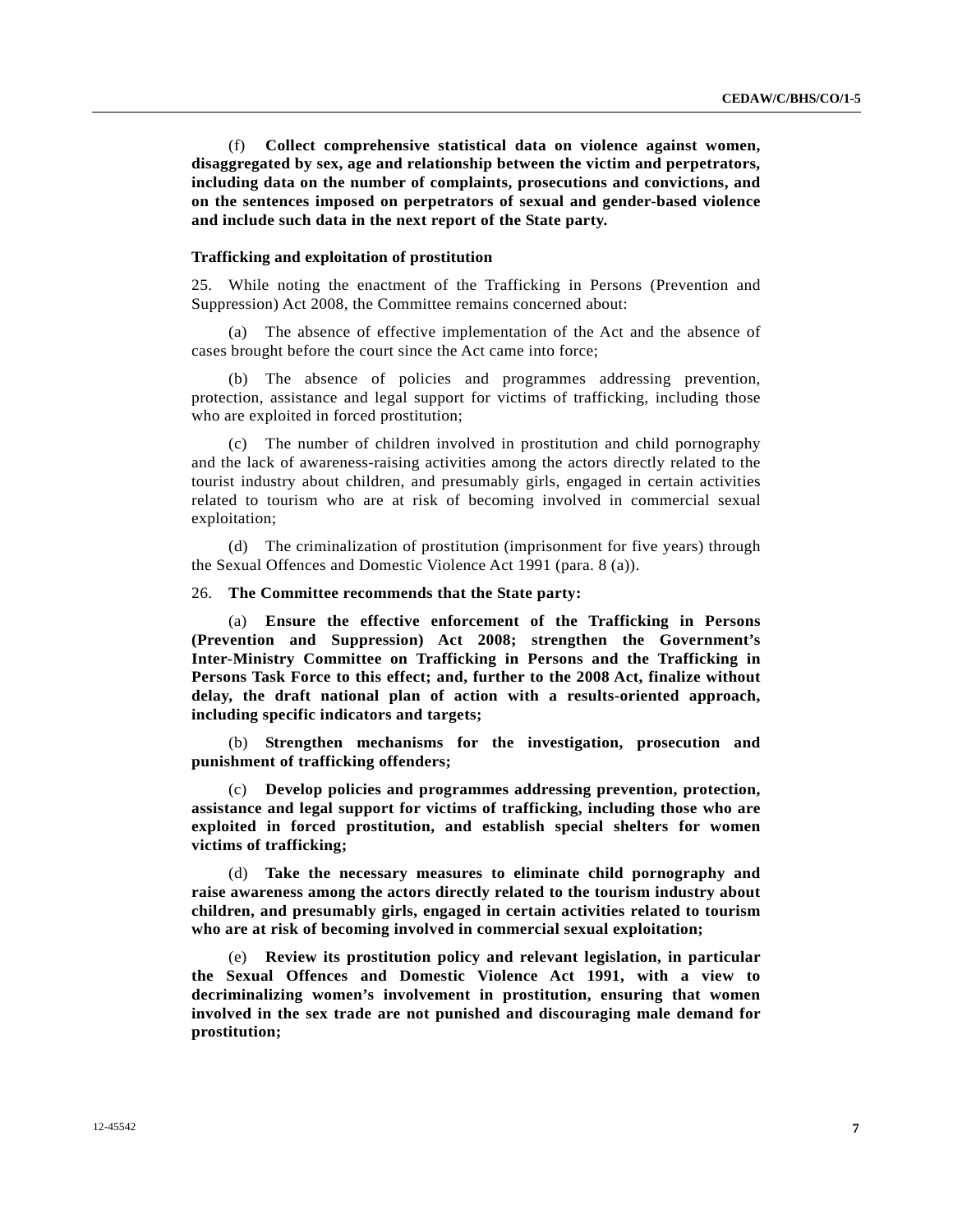(f) **Increase efforts aimed at international, regional and bilateral cooperation with countries of origin, transit and destination in order to prevent trafficking through information exchange and to harmonize legal procedures aimed at the prosecution and punishment of traffickers.**

#### **Participation in political and public life**

27. While welcoming the presence of women in key positions in the judicial service and the Government and, in particular, the high proportion of women in the Foreign Service, the Committee is concerned about the continuing low participation of women in other areas of political and public life.

#### 28. **The Committee recommends that the State party:**

 (a) **Ensure access of women to all areas of political and public life, including at high levels of decision-making;**

 (b) **Adopt temporary special measures, such as quotas, in accordance with article 4 (1), of the Convention and the Committee's general recommendation No. 25 (2004) on temporary special measures, to increase the number of women in political and public life and in decision-making positions;**

 (c) **Implement awareness-raising activities for society as a whole about the importance of women's participation in decision-making, and develop targeted training and mentoring programmes on leadership and negotiation skills for current and potential women candidates and women holding public office.**

#### **Nationality**

29. The Committee is concerned that the State party does not see itself as bound by the provisions of article 9 (1) and (2) of the Convention on the ground that Bahamian citizens voted, in a constitutional referendum, against the withdrawal of the constitutional provision preventing women from passing their nationality to their children or to their spouses of foreign nationality. Moreover, the Committee is concerned about the penalization of asylum seekers for illegal entry and stay in the country and about their conditions of detention, which are particularly inadequate for women and children.

30. **The Committee recommends that the State party:**

 (a) **Raise awareness among the population on the equal rights of women and men with regard to transmission of nationality;**

 (b) **Amend its Constitution and relevant domestic laws to grant Bahamian women equal rights with men regarding the transmission of their nationality to their children or to their spouses of foreign nationality;**

(c) **Withdraw its reservation to article 9 (2) of the Convention;**

 (d) **Ensure that refugees and asylum seekers, in particular women and girls, are not penalized for illegal entry and stay in the country, that detention of asylum seekers is used only as a last resort, where necessary and for as short a period as possible, and that safeguards against refoulement are fully implemented; improve the conditions in detention facilities for women asylum**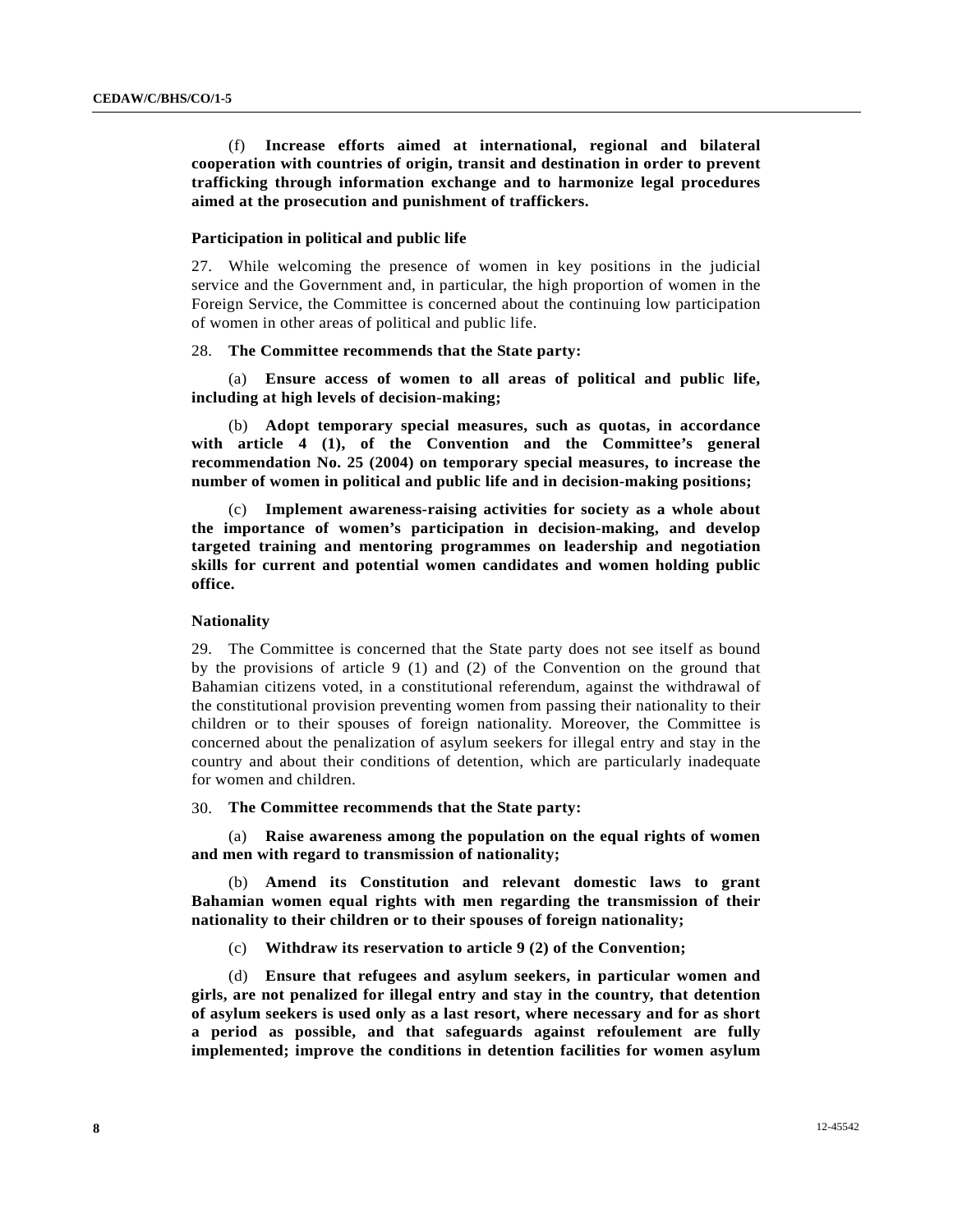**seekers in accordance with international standards; and ensure the provision of adequate health facilities and services, in particular for pregnant women.**

#### **Education**

31. The Committee commends the high literacy rate of women in the State party, the enactment of the Education Act of 1962 and its amendment of 1996 that provide for universal and equal access to education, and the steps taken to encourage girls to enter non-traditional areas. However, the Committee remains concerned about:

 (a) The existence of some challenges/barriers that women face when attending adult education and literacy classes, including cultural patterns, opposition from husbands, health issues, hiding of literacy deficiencies, lack of access for persons with disabilities and lack of programmes in remote areas;

 (b) The lack of data on the representation of women and girls in traditionally male-dominated fields of study, such as engineering and information technology;

 (c) The persistence of stereotypes in school curricula despite the 1997 curriculum reform that eliminated stereotypes throughout the natural sciences, English-language studies and technical and vocational subjects.

#### 32. **The Committee recommends that the State party:**

 (a) **Take the necessary measures to eliminate the barriers that prevent women from attending adult education and literacy classes;**

 (b) **Collect data on the representation of women in traditionally male-dominated fields of study and encourage women and men to choose non-traditional fields of education and careers;**

 (c) **Evaluate the content of curricula to ensure that they are gendersensitive and gender-responsive and explicitly address principles of equality between women and men; and undertake a new revision of educational textbooks and of family life and health education curricula to eliminate remaining gender stereotypes.**

#### **Employment**

33. While welcoming the existence of legal provisions providing for equal pay for work of equal value and provisions allowing paid maternity leave, the Committee is concerned that:

 (a) Section 6 (b) of the Employment Act 2001 limits the application of work of equal value, in contradiction with the Convention concerning Equal Remuneration for Men and Women Workers for Work of Equal Value (No. 100) of the International Labour Organization;

 (b) Occupational segregation of men and women persists, including in the higher occupational category of senior officials and managers, and women are concentrated in so-called typically female occupations;

 (c) Some legal provisions are not in line with the Convention concerning Maternity Protection (No. 103) of the International Labour Organization with regard to entitlement to maternity leave, compulsory leave after confinement of six weeks,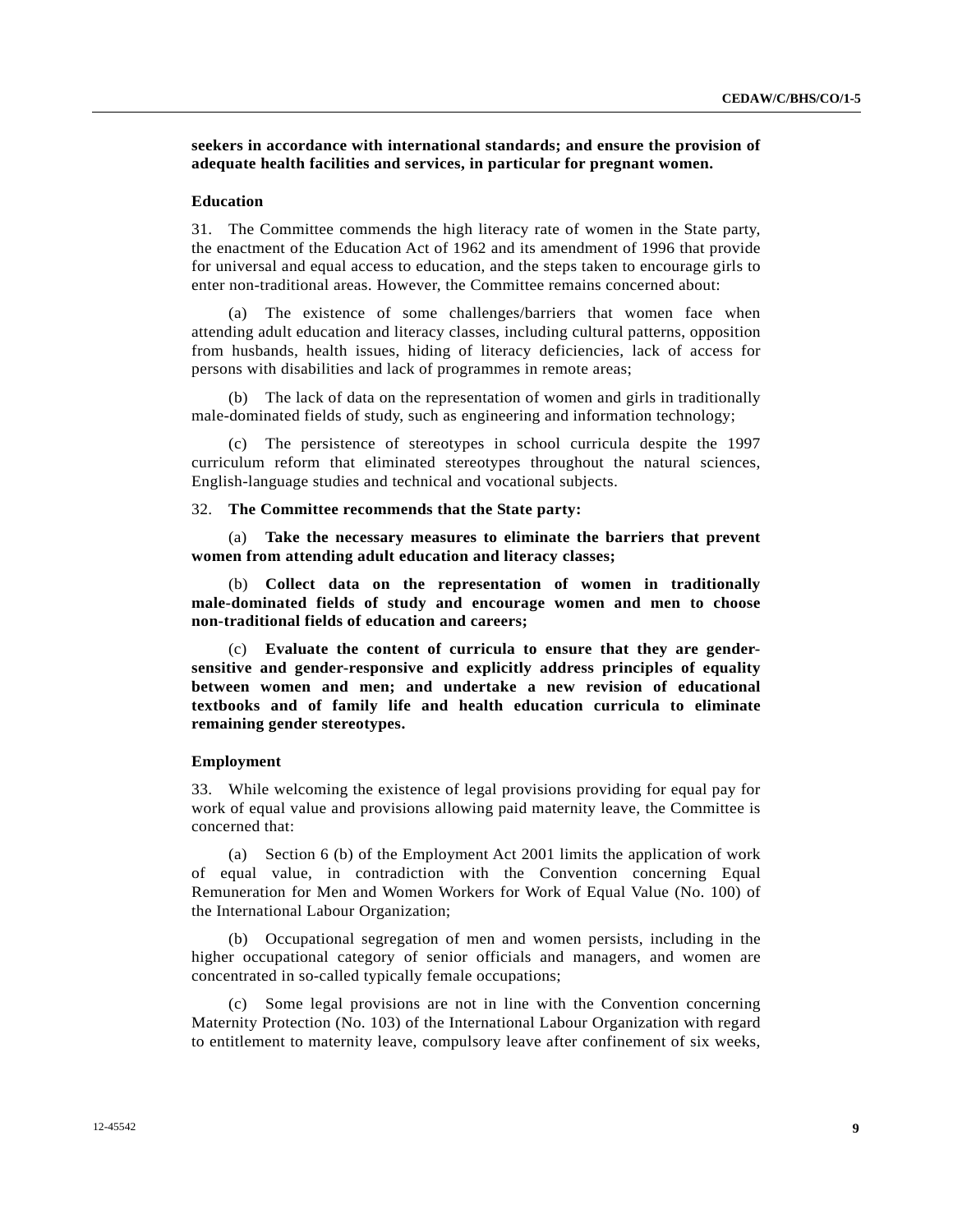interruptions of work for nursing a child and protection against dismissal during maternity leave;

(d) Unemployment is higher among women;

 (e) Unpaid work, most of which is done by women, does not count towards women's eligibility for retirement and other work-related benefits;

The State party failed to provide information on implementation measures with respect to the legal provisions (chapter 99 of the Statute Law and the Sexual Offenses and Domestic Violence Act) protecting against sexual harassment and violence against women in the workplace.

34. **The Committee recommends that the State party:**

 (a) **Enact appropriate legislation that guarantees the principle of "equal pay for work of equal value" in all areas of work, in line with article 11 (1) (d) of the Convention on the Elimination of All Forms of Discrimination Against Women and Convention No. 100;**

 (b) **Adopt effective measures, including temporary special measures, to eliminate occupational segregation based on stereotypes related to gender;**

 (c) **Bring into line with Convention No. 103 the legal provisions related to entitlement to maternity leave, compulsory leave after confinement of six weeks, interruptions of work for the purpose of nursing a child and protection against dismissal during maternity leave;**

 (d) **Implement employment policies aimed at reducing the unequal rates/higher level of unemployment of women;**

 (e) **Ensure that women carrying out unpaid work are eligible for retirement and other work-related benefits, particularly in old age;**

 (f) **Consider ratifying the Convention concerning Decent Work for Domestic Workers (No. 189) of the International Labour Organization concerning decent work for domestic workers;**

 (g) **Ensure the effective enforcement of the legal provisions (chapter 99 of the Statute Law and the Sexual Offenses and Domestic Violence Act) protecting against sexual harassment and violence against women in the workplace.**

#### **Health**

35. The Committee is concerned about:

(a) The inadequate access to mental health services in the Family Islands;

 (b) The high rate of teenage pregnancies among adolescents and the low rate of contraceptive use;

 (c) The inadequate provision of education on sexual and reproductive health and rights;

 (d) The increasing incidence of HIV/AIDS among adolescents and the higher prevalence of HIV/AIDS among women than among men;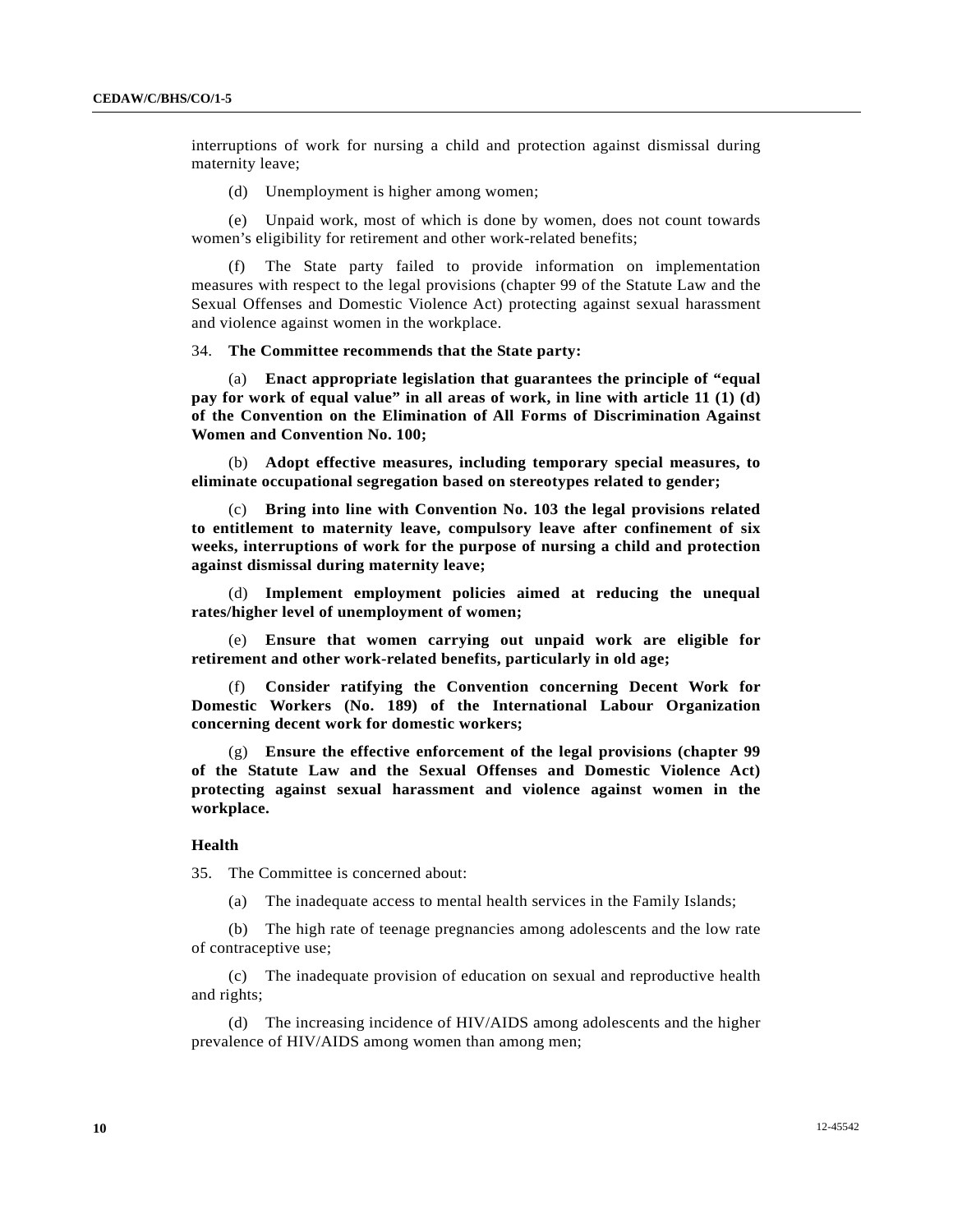(e) The prevalence of breast cancer as one of the five leading causes of mortality among women;

The absence of legal provisions allowing abortion in cases of rape or incest, which lead women to seek unsafe and illegal abortions;

36. **In line with its general recommendation No. 24 (1999) on women and health, the Committee calls on the State party to:**

 (a) **Continue its efforts to ensure access of women, including women from the Family Islands, to adequate health facilities and services, and increase women's access to mental health services in the Family Islands;**

 (b) **Widely promote education on sexual and reproductive health and rights, including by:**

 (i) **Undertaking large-scale awareness-raising campaigns for the population in general, with special attention to early pregnancy and the importance of using contraceptives for family planning and the prevention of sexually transmitted diseases, including HIV/AIDS;**

 (ii) **Integrating effective and age-appropriate education on sexual and reproductive health and rights into the health and family life education curricula for all school levels;** 

 (c) **Ensure that all women and girls have free and adequate access to contraceptives and sexual and reproductive health services, including in the Family Islands;**

 (d) **Take holistic measures to combat HIV/AIDS and ensure that women and girls infected with HIV are given appropriate assistance;**

 (e) **Strengthen measures to prevent breast cancer by ensuring that women are aware of and have affordable access to screening procedures;**

**Broaden the conditions under which abortion can be legally available, including in instances of rape and incest.**

#### **Marriage and family relations**

37. The Committee welcomes the enactment of the Inheritance Act 2002 which permits men and women to inherit equally. However, the Committee is concerned about the divided structure of the family court system, which severely hampers women's access to justice in family matters, notwithstanding the report of the Family Court System Committee of 31 August 2008, which recommended the creation of a unified family court system. The Committee is also concerned that, although the courts recognize the rights of de facto unions with respect to property during the relationship and upon its breakdown, there are no legal provisions governing de facto unions, a situation that may deny women protection and redress in cases of separation.

38. **The Committee encourages the State party to:**

 (a) **Accelerate the establishment, within a clear time frame, of a unified family court system, in accordance with the recommendations of the report of the Family Court System Committee of 31 August 2008, to improve women's access to justice in family matters;**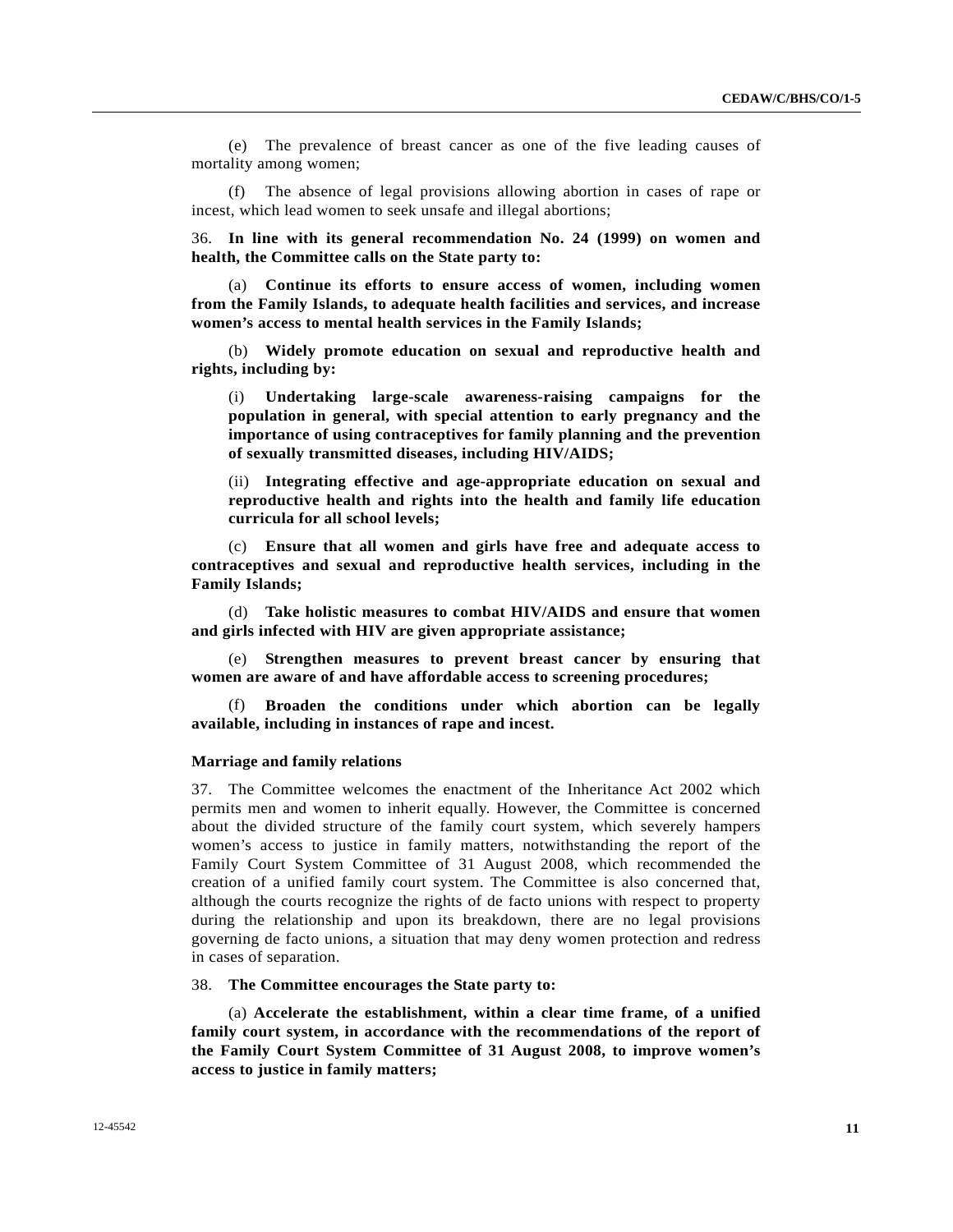(b) **Review its current legal system governing marriage and family relations with a view to extending existing legal provisions to couples living in de facto unions.** 

#### **National human rights institution**

39. The Committee is concerned about the absence of an independent and effective national human rights institution in accordance with the Principles relating to the Status of National Institutions (the Paris Principles).

#### 40. **The Committee recommends that the State party:**

 (a) **Establish a national human rights commission in compliance with the Paris Principles and provide it with sufficient resources, independent commissioners, a broad human rights mandate and a specific mandate on gender equality;** 

 (b) **Ensure that the composition and activities of the national human rights commission are gender-sensitive.** 

#### **Optional Protocol**

41. **The Committee encourages the State party to ratify the Optional Protocol to the Convention on the Elimination of All Forms of Discrimination against Women.**

#### **Beijing Declaration and Platform for Action**

42. **The Committee urges the State party, in the implementation of its obligations under the Convention, to fully utilize the Beijing Declaration and Platform for Action, which reinforce the provisions of the Convention, and requests the State party to include information thereon in its next periodic report.** 

#### **Millennium Development Goals**

43. **The Committee emphasizes that full and effective implementation of the Convention is indispensable for achieving the Millennium Development Goals. It calls for the integration of a gender perspective and explicit reflection of the provisions of the Convention in all efforts aimed at the achievement of the Millennium Development Goals, and requests the State party to include information thereon in its next periodic report.** 

#### **Dissemination**

44. **The Committee requests that the present concluding observations be widely disseminated in the Bahamas in order to make the people, including Government officials, politicians, parliamentarians and women's and human rights organizations, aware of the steps that have been taken to ensure de jure and de facto equality of women and the further steps that are required in that regard. The Committee recommends that dissemination include dissemination at the local community level. The State party is encouraged to organize a series of meetings to discuss the progress achieved in the implementation of the present observations. The Committee requests the State party to disseminate**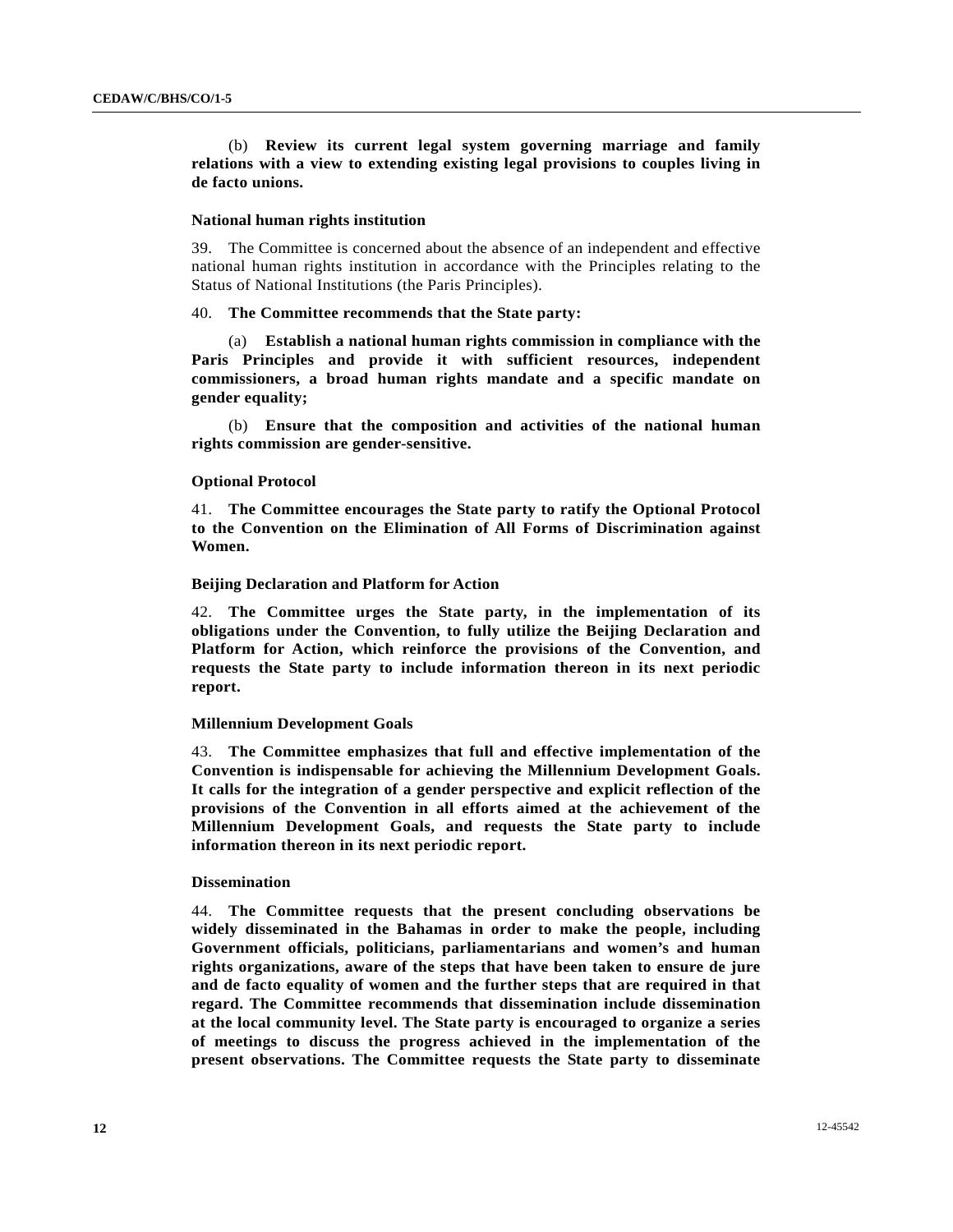**widely, in particular to women's and human rights organizations, the Committee's general recommendations, the Beijing Declaration and Platform for Action and the outcome of the twenty-third special session of the General Assembly on the theme "Women 2000: gender equality, development and peace for the twenty-first century".** 

#### **Ratification of other treaties**

45. **The Committee notes that the adherence of the Bahamas to the nine major international human rights instruments**[1](#page-12-0) **would enhance the enjoyment by women of their human rights and fundamental freedoms in all aspects of life. The Committee therefore encourages the Bahamas to consider ratifying the treaties to which it is not yet a party, namely, the Convention against Torture and Other Cruel, Inhuman or Degrading Treatment or Punishment; the International Convention on the Protection of the Rights of All Migrant Workers and Members of Their Families; the International Convention for the Protection of All Persons from Enforced Disappearance; and the Convention on the Rights of Persons with Disabilities.** 

#### **Follow-up to concluding observations**

46. **The Committee requests the State party to provide, within two years, written information on the steps undertaken to implement the recommendations contained in paragraphs 20 and 24 above.** 

#### **Technical assistance**

47. **The Committee recommends that the State party consider seeking cooperation and technical assistance in the development and implementation of a comprehensive programme aimed at the implementation of the above recommendations and the Convention as a whole. The Committee also calls upon the State party to strengthen further its cooperation with specialized agencies and programmes of the United Nations system, including the United Nations Entity for Gender Equality and the Empowerment of Women, the Statistics Division of the Secretariat, the United Nations Development Programme, the United Nations Children's Fund, the United Nations Population Fund, the World Health Organization and the Office of the United Nations High Commissioner for Human Rights.** 

#### **Preparation of the next report**

<span id="page-12-0"></span>**\_\_\_\_\_\_\_\_\_\_\_\_\_\_\_\_\_\_** 

48. **The Committee requests the State party to ensure the participation of all ministries and public bodies in the preparation of its next periodic report and,** 

<sup>1</sup> The International Covenant on Economic, Social and Cultural Rights; the International Covenant on Civil and Political Rights; the International Convention on the Elimination of All Forms of Racial Discrimination; the Convention on the Elimination of All Forms of Discrimination against Women; the Convention against Torture and Other Cruel, Inhuman or Degrading Treatment or Punishment; the Convention on the Rights of the Child; the International Convention on the Protection of the Rights of All Migrant Workers and Members of Their Families; the International Convention for the Protection of All Persons from Enforced Disappearance; and the Convention on the Rights of Persons with Disabilities.